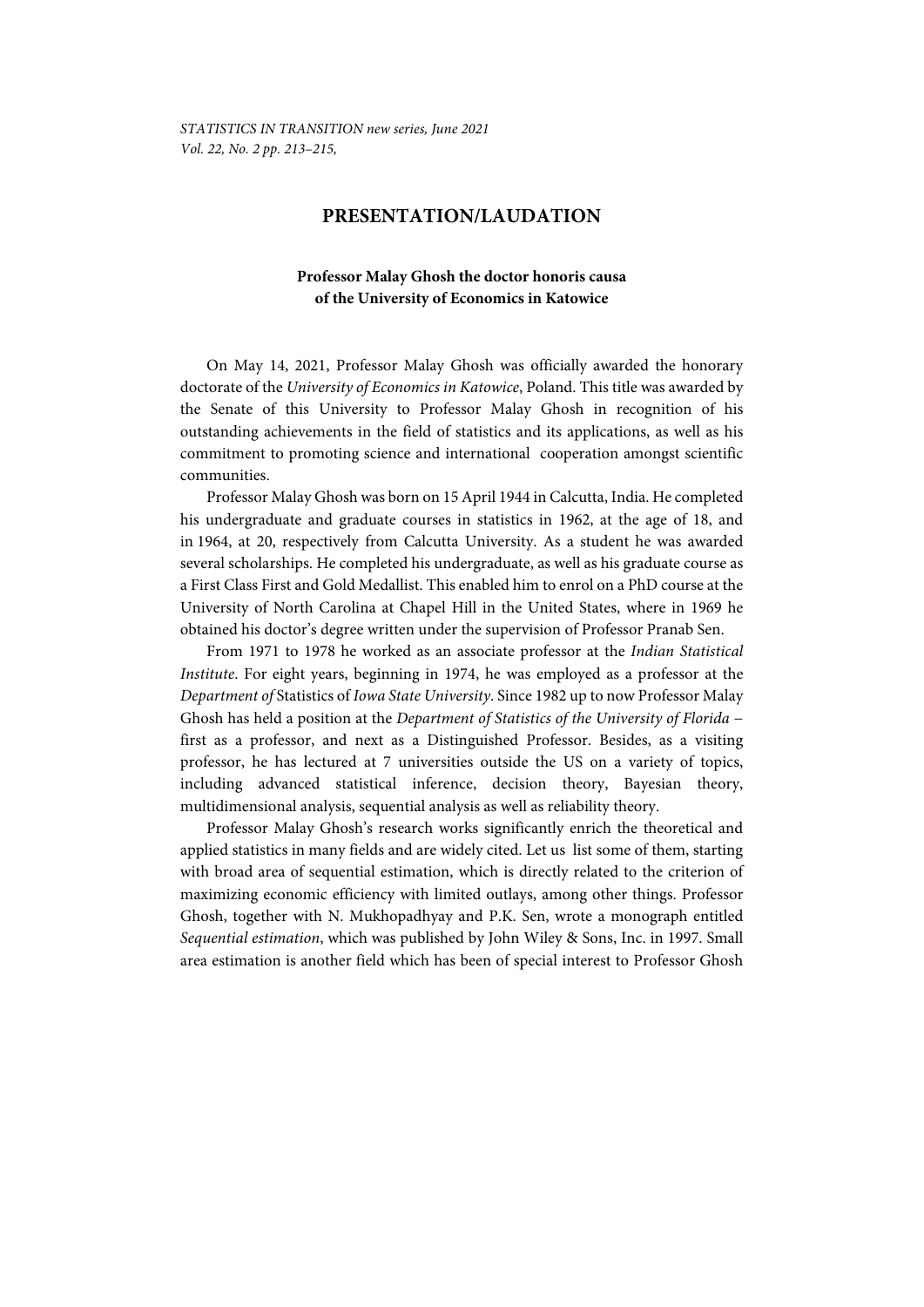up to the present day. A major work which falls under this category is the monograph published by Chapman & Hall in 1997, entitled *Bayesian Methods for finite population sampling*, which Professor M. Ghosh co-authored with G. Mideeden. The book deals with the latest modes of applying Bayesian inference to the survey sampling method widely used by statistical offices organizations conducting consumer market research and public opinion polls. Professor Ghosh's works on small area estimation use Bayesian estimation methods along with other methods of statistical inference, which are of great significance in economic research. Let us stress the fact that Professor Ghosh's merits were honoured by awarding him the *Small Area Estimation Award*. The actual range of Professor Ghosh's scientific output exceeds these areas of research mentioned here because his articles also concern issues like reliability theory and nonparametric inference, which is a valued tool in the statistical analysis of economic data. Besides, Professor Ghosh devoted many of his works to the problem of estimator admissibility. Professor Ghosh's scientific output, including his monographs, constitutes theoretical and methodological foundations for innovative approaches to statistical analyses in several disciplines - economics, medicine, technology and agriculture. This demonstrates the unusual versatility of his scientific output as an author or co-author of over 310 publications. His works are widely cited, most of them in journals from the prestigious list of the *Journal of the Citation Report*.

Many of Professor Ghosh's publications resulted from his work on at least 30 research grants. Those projects were financed by such prominent institutions as *The National Science Foundation, The United State Army Research Office, The US Census Bureau, The National Institute of Health as well as The United State Center for Disease Control*. Professor Ghosh has participated in 150 prestigious international conferences. He has generously shared his knowledge also through editorial activities - as an editor or associate editor of 20 scientific journals, world-wide, among them as a member of the Editorial Boards of the following journals: *Sequential Analysis, Communications in Statistics, Statistics in Transition*.

Professor Ghosh's merits and academic prestige are recognized on the statisticians' international forum, which is corroborated by his involvement in international scientific bodies. For example, he was an elected fellow of *The American Statistical Association, The International Society for Bayesian Analysis, The International Statistical Institute and The Institute of Mathematical Statistics*. The statisticians' community expressed their admiration for Professor Ghosh's scientific achievements organizing in his honour a conference at the *University of Maryland*. It is worth emphasizing that Professor Ghosh's extraordinary personality, his knowledge and generosity, as well as his scientific ideas along with creative problem-solving approach, have inspired over sixty people to write their PhD dissertations under his supervision.